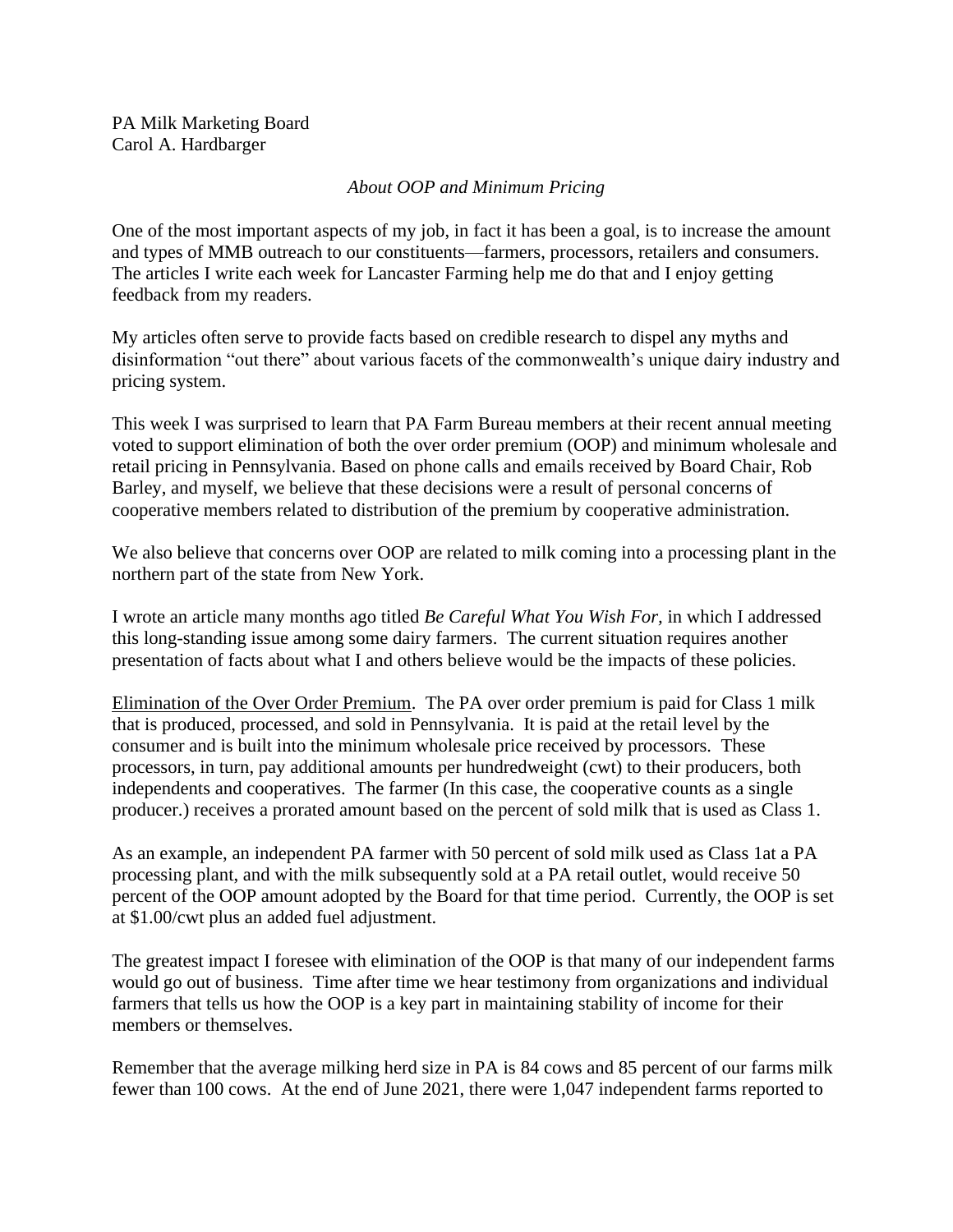us as having sold milk to processors—641 of those sold to a PA processor, their milk utilized as Class 1 and subsequently sold within PA.

Those 641 farmers received a total of \$2,918,482 in OOP payments for the first six months of this year. Of course, we can't assume all these farms were the same size, but if they are close in size the average payment was \$4,553 or \$759 per month. The OOP payments by cwt paid by PA processors during this period of time ranged from \$0.08 to \$0.93 (Remember, the amount is based on the plant's Class I utilization.).

The Board stands behind the OOP as a valuable addition to the income of Pennsylvania's independent farmers and believes its elimination would seriously impact the chance for many of those farmers to remain in business.

In regard to cooperatives that received PA OOP payments, the six-month premiums paid to them totaled \$3,619,636 and these were distributed to respective members based on individual cooperative policy. The Board has no legal authority to regulate how a cooperative distributes OOP payments or any other income to its members. Changes would have to be made by members, who own the cooperative, or via the legislation route.

We hope that cooperative members realize that elimination of the OOP does not benefit any dairy farmers in Pennsylvania, including them. While cooperative members receive \$0.03/cwt to \$0.06/cwt OOP payments, certainly lower than independent farmers, the resulting loss of substantial income for the cooperatives would lead to increased operations' deductions from member checks.

## Elimination of Minimum Wholesale and Retail Prices.

I had been hopeful that through communications we had been able to address the statements related to buying milk in another state at a cost substantially lower than milk in PA.

Unfortunately, farmers across the country are going out of business including in states where milk can be bought at much lower prices than in Pennsylvania. People are buying less fluid milk, and this has a tremendous impact on the demand and the price paid for milk. Even with a national trend toward loss of farms, we have lost fewer, by percentage, than the other large dairy states--much of this is directly attributable to Pennsylvania's milk pricing system.

As set forth in the Milk Marketing Law, the Board sets minimum wholesale and retail prices to guarantee that Pennsylvania dairy farmers produce enough milk to meet the demands of consumers. Minimum wholesale prices are based on the average costs to purchase, process, package, and deliver the milk to stores. Minimum retail price is based on the wholesale milk price plus what it costs to handle and sell the milk in stores.

If a store is selling milk for a lot lower than Pennsylvania prices, we know that someone is losing money, most likely the retailer, a practice known as "loss leader pricing." It is used to attract customers into a store with the hope the consumer will buy other products that are sold at much